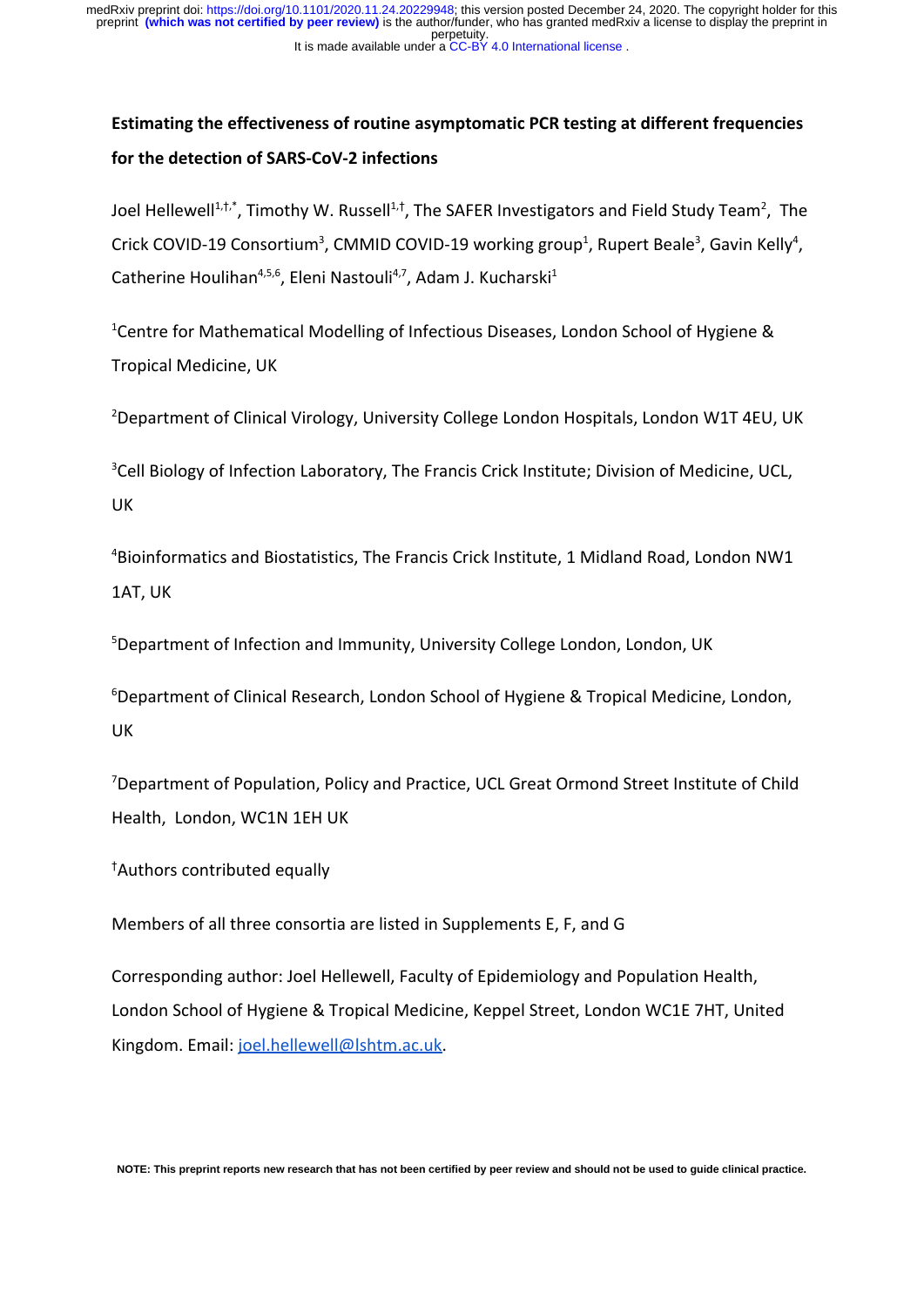#### **Abstract**

#### **Background**:

Routine asymptomatic testing using RT-PCR of people who interact with vulnerable populations, such as medical staff in hospitals or care workers in care homes, has been employed to help prevent outbreaks among vulnerable populations. Although the peak sensitivity of RT-PCR can be high, the probability of detecting an infection will vary throughout the course of an infection. The effectiveness of routine asymptomatic testing will therefore depend on testing frequency and how PCR detection varies over time.

#### **Methods**:

We fitted a Bayesian statistical model to a dataset of twice weekly PCR tests of UK healthcare workers performed by self-administered nasopharyngeal swab, regardless of symptoms. We jointly estimated times of infection and the probability of a positive PCR test over time following infection, we then compared asymptomatic testing strategies by calculating the probability that a symptomatic infection is detected before symptom onset and the probability that an asymptomatic infection is detected within 7 days of infection.

#### **Findings**:

We estimated that the probability that the PCR test detected infection peaked at 77% (54 - 88%) 4 days after infection, decreasing to 50% (38 - 65%) by 10 days after infection. Our results suggest a substantially higher probability of detecting infections 1–3 days after infection than previously published estimates. We estimated that testing every other day would detect 57% (33-76%) of symptomatic cases prior to onset and 94% (75-99%) of asymptomatic cases within 7 days if test results were returned within a day.

#### **Interpretation**:

Our results suggest that routine asymptomatic testing can enable detection of a high proportion of infected individuals early in their infection, provided that the testing is frequent and the time from testing to notification of results is sufficiently fast.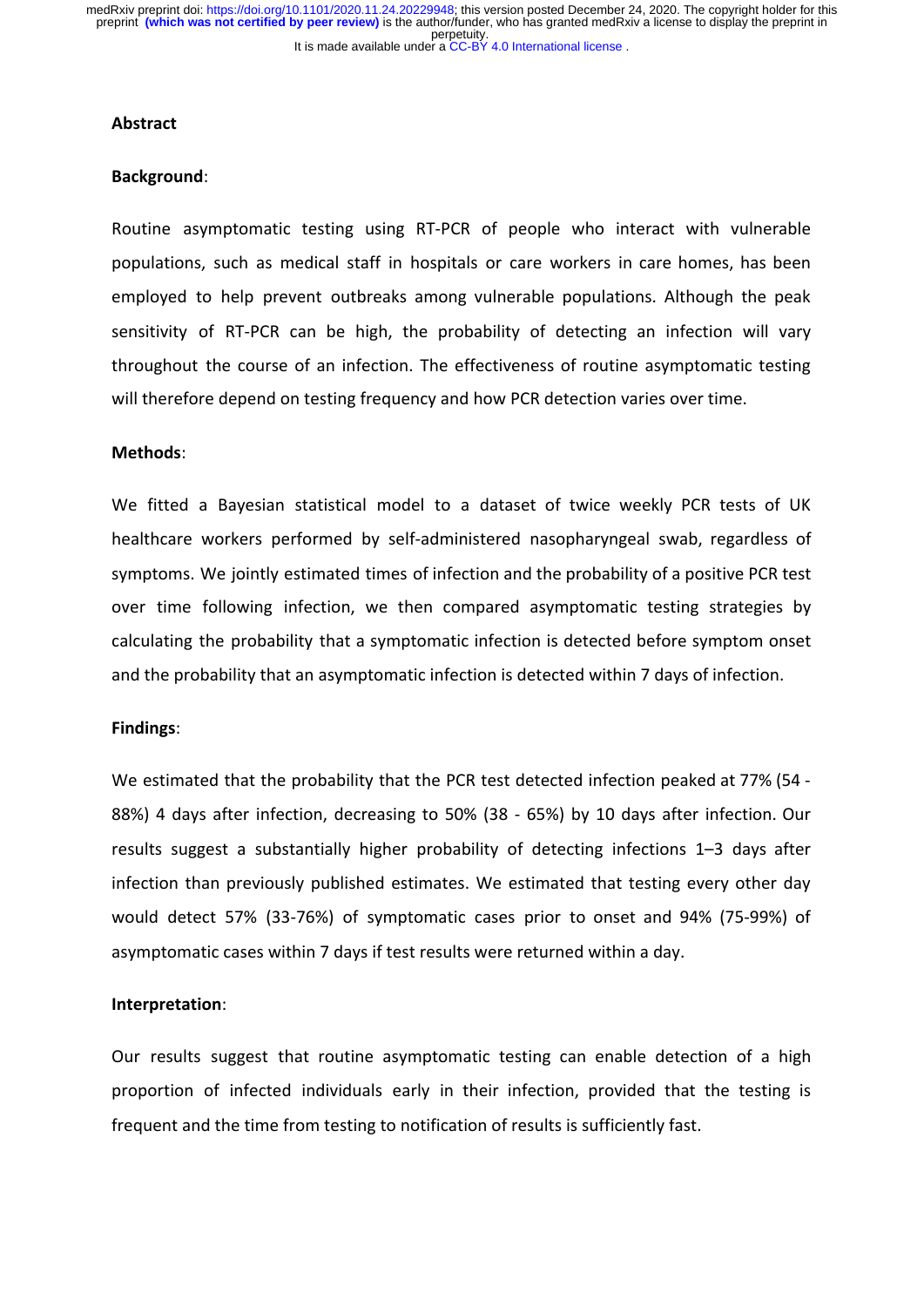perpetuity. medRxiv preprint doi: [https://doi.org/10.1101/2020.11.24.20229948;](https://doi.org/10.1101/2020.11.24.20229948) this version posted December 24, 2020. The copyright holder for this<br>preprint (which was not certified by peer review) is the author/funder, who has grante

It is made available under a CC-BY 4.0 International license.

**Funding:** Wellcome Trust, National Institute for Health Research (NIHR) Health Protection Research Unit, Medical Research Council (UKRI)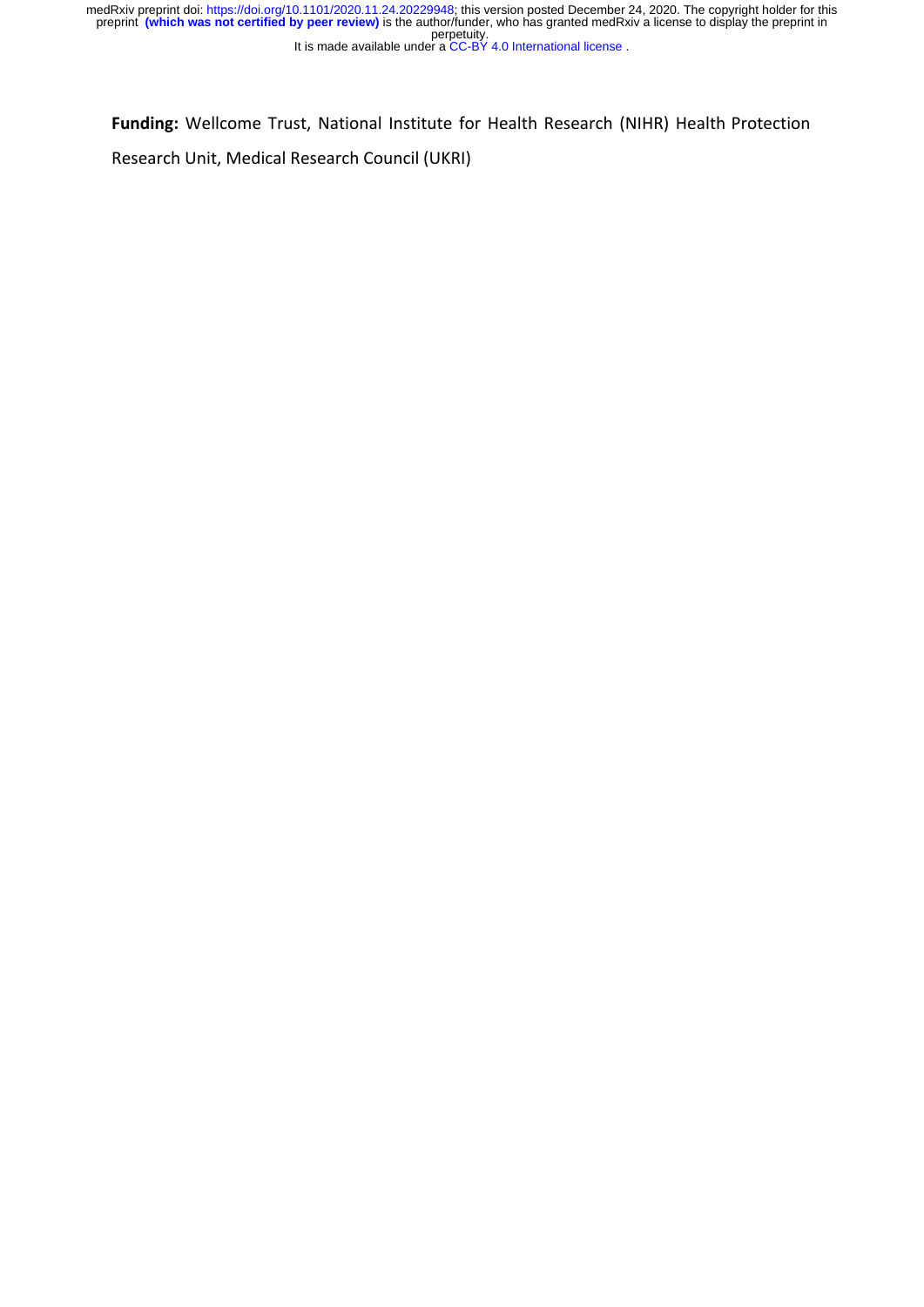### **Introduction**

Detection of current infection with Severe Acute Respiratory Syndrome coronavirus 2 (SARS-CoV-2) is a crucial component of targeted policy responses to the COVID-19 pandemic that involve minimising infection within vulnerable groups. For instance, residents and staff in care homes may be tested regularly to minimise outbreaks among elderly populations<sup>1</sup>. Alternatively, healthcare workers (HCWs) may be routinely tested to prevent nosocomial transmission to patients who may have other comorbidities<sup>2,3</sup>. Both of these populations have a substantially higher risk of fatality from COVID-19 infection than the general population<sup>4,5</sup>.

In the UK, testing commonly uses polymerase chain reaction (PCR) to detect the presence of viral RNA in the nasopharynx of those sampled<sup>6</sup>. The sensitivity of PCR tests at any given point during infection depends upon the amount of viral RNA present, this increases at the start of the infection up to the peak viral load, which appears to occur just before, or at, the time of symptom onset<sup>7-9</sup>. Viral load then decreases, but infected individuals continue to shed the virus for an average of 17 days after initial infection (but this can be far longer than the average, the longest observed duration has been 83 days)<sup>10</sup>. A greater severity of illness is frequently associated with a significantly longer duration of viral shedding $^{11-13}$ . Asymptomatic infections have been found to have similar viral loads to symptomatic cases around the time of infection, but instead exhibit shorter durations of viral shedding<sup>14</sup>.

Estimates of temporal variation in the probability of detecting infections by PCR are crucial for planning effective routine asymptomatic testing strategies in settings with vulnerable populations. The testing frequency required to detect the majority of infections before they can transmit onwards will depend on both how soon - and how long - an individual remains positive by PCR test. Measuring the probability that testing will detect SARS-CoV-2 at a given time-since-infection is challenging for two main reasons. First, it requires knowledge of the timing of infection, which is almost always unobserved. Second, it requires a representative sample of tests done on people with and without symptoms performed at many different times with regards to the time of infection. Testing is usually performed on symptomatic infections after symptom onset, leading to an unrepresentative sample<sup>15</sup>.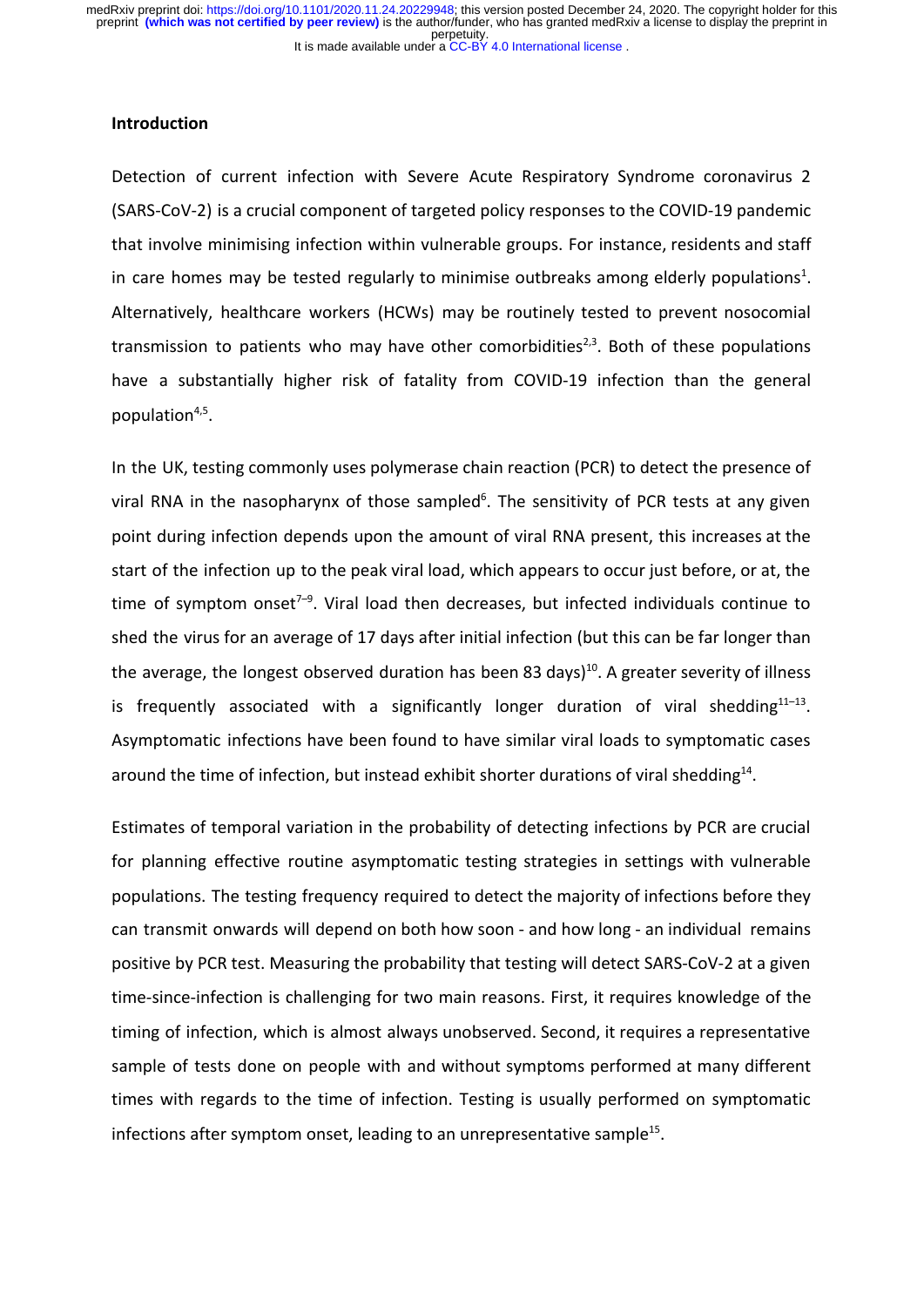To address these challenges, we analysed data that covered the regular testing of healthcare workers (HCWs) in London, United Kingdom. We inferred their likely time of infection and used the results of the repeated tests performed over the course of their infection to infer the probability of testing positive depending on the amount of time elapsed since infection. This overcame the bias towards testing around the time of symptom onset, although we focused on data from symptomatic infections so that the timing of symptom onset could be used to infer the likely time of infection.

#### **Methods**

We used data from the SAFER study<sup>16</sup> conducted at University College London Hospitals between 26 March and 5 May 2020, which repeatedly tested 200 patient-facing HCWs by PCR and collected data on COVID-19 symptoms at the time of sampling<sup>16</sup>. Samples were tested utilising the pipeline established by the Covid-Crick-Consortium. Individuals were asymptomatic at enrollment and were tested for SARS-CoV-2 antibodies at the beginning and end of the study period. Out of the 200 HCWs enrolled in the study, 46 were seropositive at the first antibody test, 36 seroconverted over the study period, and 42 returned a positive PCR test at some point during the study (a detailed analysis of the characteristics of this HCW cohort can be found in Houlihan et al. (2020)). We focused on a subset of 27 of these HCWs that seroconverted during the study period and reported COVID-19 symptoms at one or more sampling times (Figure 1). Combining data on 241 PCR tests performed on self-administered nasopharyngeal samples from these 27 individuals, we estimated the time of infection for each HCW as well as simultaneously estimating the probability of a positive test depending on the time since infection.

We developed a Bayesian model to jointly infer both the likely infection time for each individual and the probability of a positive PCR test depending on the time since infection across all individuals. We used a likelihood function specifically for inferring parameters from censored data<sup>17</sup> to derive a posterior distribution for the time of infection. This accounts for the fact that the true onset time is censored, i.e. symptom onset for each individual could have occurred anywhere between their last asymptomatic report and their first symptomatic report. Specifically, individual i has their likely infection time,  $T_i$ , inferred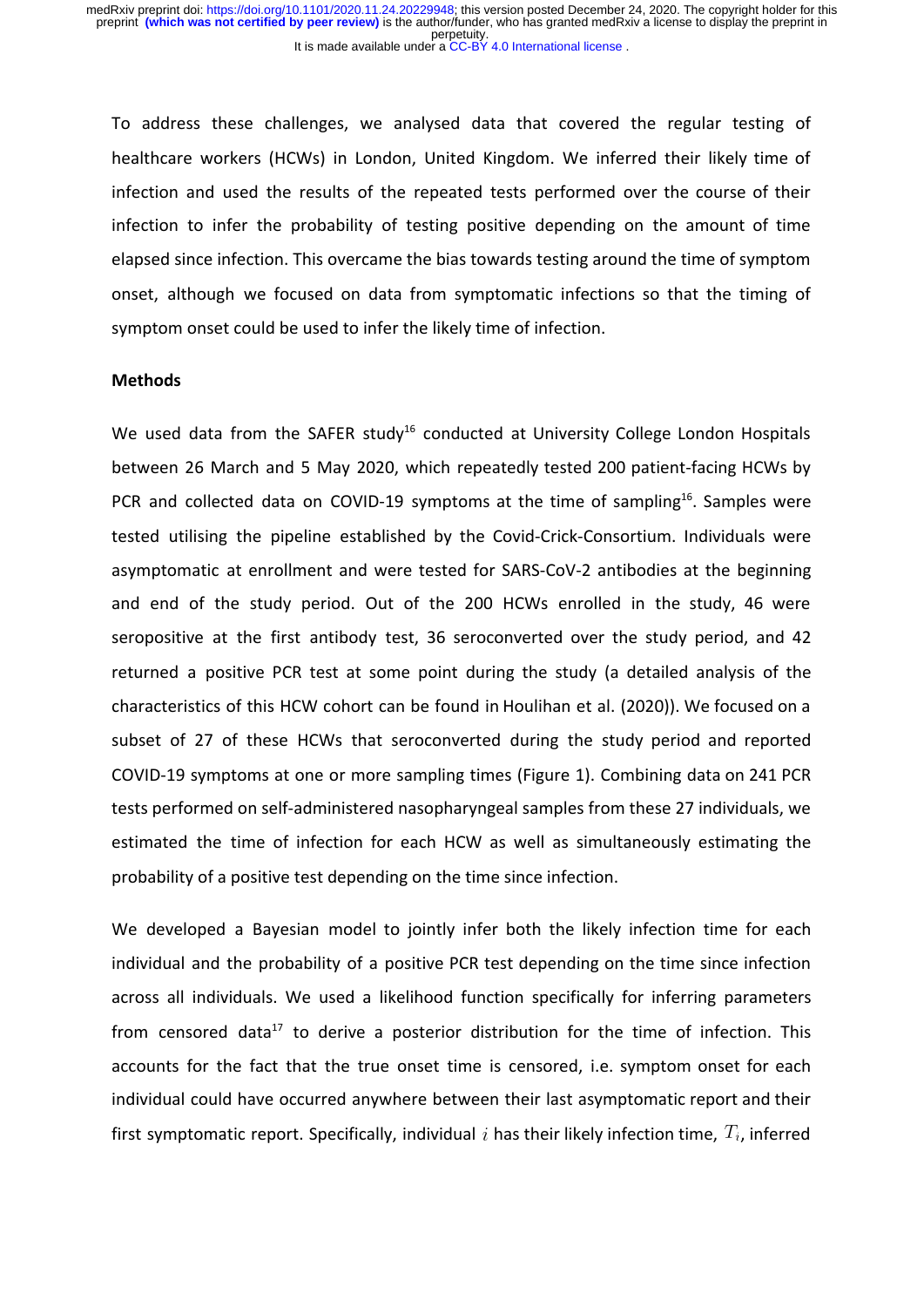It is made available under a CC-BY 4.0 International license. perpetuity. preprint **(which was not certified by peer review)** is the author/funder, who has granted medRxiv a license to display the preprint in medRxiv preprint doi: [https://doi.org/10.1101/2020.11.24.20229948;](https://doi.org/10.1101/2020.11.24.20229948) this version posted December 24, 2020. The copyright holder for this

based on the interval between their last asymptomatic report,  $t_i^{\text{last}}$ , and their first symptomatic report,  $t_i^{\text{first}}$ [.](https://www.codecogs.com/eqnedit.php?latex=t_i%5E%7B%5Ctext%7Bfirst%7D%7D#0) The log-likelihood for the infection time for person  $i$  is as follows:

$$
\mathcal{L}(T_i \mid t_i^{\text{first}}, t_i^{\text{last}}) = \log(F(t_i^{\text{first}} - T_i) - F(t_i^{\text{last}} - T_i))
$$

where  $F$  is the cumulative density function of the lognormal distribution for the incubation period of COVID-19 as estimated in Lauer et al.  $(2020)^{18}$ . For a detailed description of the procedure used to arrive at the onset times from the censored data and list of the sources of uncertainty in our model, see Supplement D.

For a given inferred infection time for person  $i$ , the relationship between the time since infection and a positive PCR test on person  $i$ ,  $\text{PCR}_{n,i}^+$ , administered at time  $t_{n,i}$  is given by a piecewise logistic regression model with a single breakpoint:

$$
\text{PCR}_{n,i}^{+} \sim \text{Bernoulli}(\text{logit}^{-1}(\beta_1 + \beta_2 x + \beta_2 \beta_3 x I(x))),
$$
  

$$
x := t_{n,i} - T_i - C
$$

Where  $C$  is the time of the breakpoint,  $x$  is the amount of time between infection and testing minus the value of the breakpoint,  $I(x)$  is a step function that equals 0 if  $x < 0$  or equals 1 if  $x > 0$ , and the  $\beta$  terms define the regression coefficients fit across all tests and people.

To ensure biological plausibility, each individual was assumed to have a negative result at their precise time of infection to constrain the PCR positivity curve to have 0 probability of detection at 0 days since infection. We fitted the model using R 4.0.3<sup>19</sup> and Stan 2.21.2<sup>20</sup>, the data and the code required to reproduce the figures and results of this study can be found at the public github repository: https://github.com/cmmid/pcr-profile. We ran four MCMC chains for 2000 samples each, discarding the first 1000 samples from each chain as warm-up iterations. Convergence of the chains was assessed using the R-hat statistic being  $\hat{R} < 1.05$ for each model parameter.

We also performed a sensitivity analysis whereby the testing data for one HCW at a time was left out from the model fitting procedure to see if the PCR testing data for any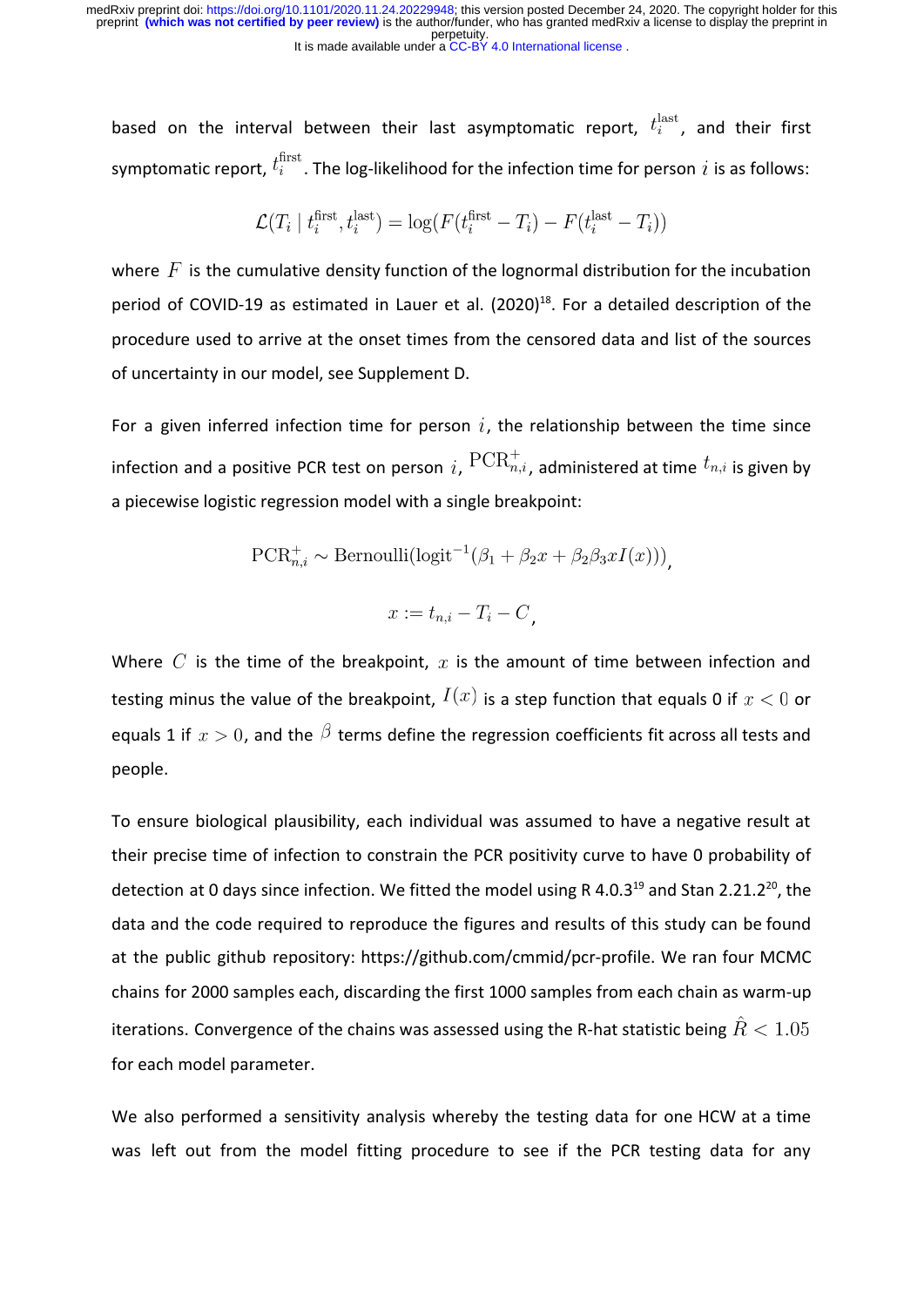individual HCW had an undue influence on the overall regression fit (results are shown in Supplement B).

We looked at two different ways of assessing the performance of different routine asymptomatic testing frequencies. Firstly, we calculated the probability that a symptomatic case would be detected before symptom onset; this demonstrates the ability of testing to catch infections before people eventually self-isolate due to symptoms (by which point they may already have infected someone). Secondly, we calculated the probability that an asymptomatic case is caught within 7 days of infection, estimating how frequently testing would need to be to detect asymptomatic infections in a timely manner. The mathematical equations used to calculate each of these probabilities are shown in Supplement C.

#### **Results**

The model found that the majority of individuals included in this analysis were infected around the beginning of the study period in late March (Figure 2). This corresponds with a period of greatly increased hospitalisation in London, which could potentially mean much higher exposure to infectious COVID-19 patients. However, this analysis cannot say for certain where these HCWs were infected.

We estimated that the peak probability of a positive PCR test is 77% (54 - 88%) at 4 days after infection. The probability of a positive PCR test then decreases to 50% (38 - 65%) by 10 days after infection and reaches virtually 0% probability by 30 days after infection (Figure 3B). Summary statistics for the posterior distributions of the piecewise logistic regression parameters are shown in Table 1. We compared our results for the probability of infection throughout infection to previous results in Supplement A, we found greater probability of detecting infections 1 to 3 days infection and a consistently lower probability of detection infections around 10 to 30 days after infection than previous results.

Our routine asymptomatic testing scenarios established that the higher the frequency of testing, the higher the probability that a symptomatic case will be detected before symptom onset (Figure 3C) and the higher the probability that an asymptomatic case is detected within 7 days (Figure 3D). A 2 day delay between testing and notification compared to a 1 day delay led to reduced probability of detection in both testing scenarios (Figures 3C, 3D).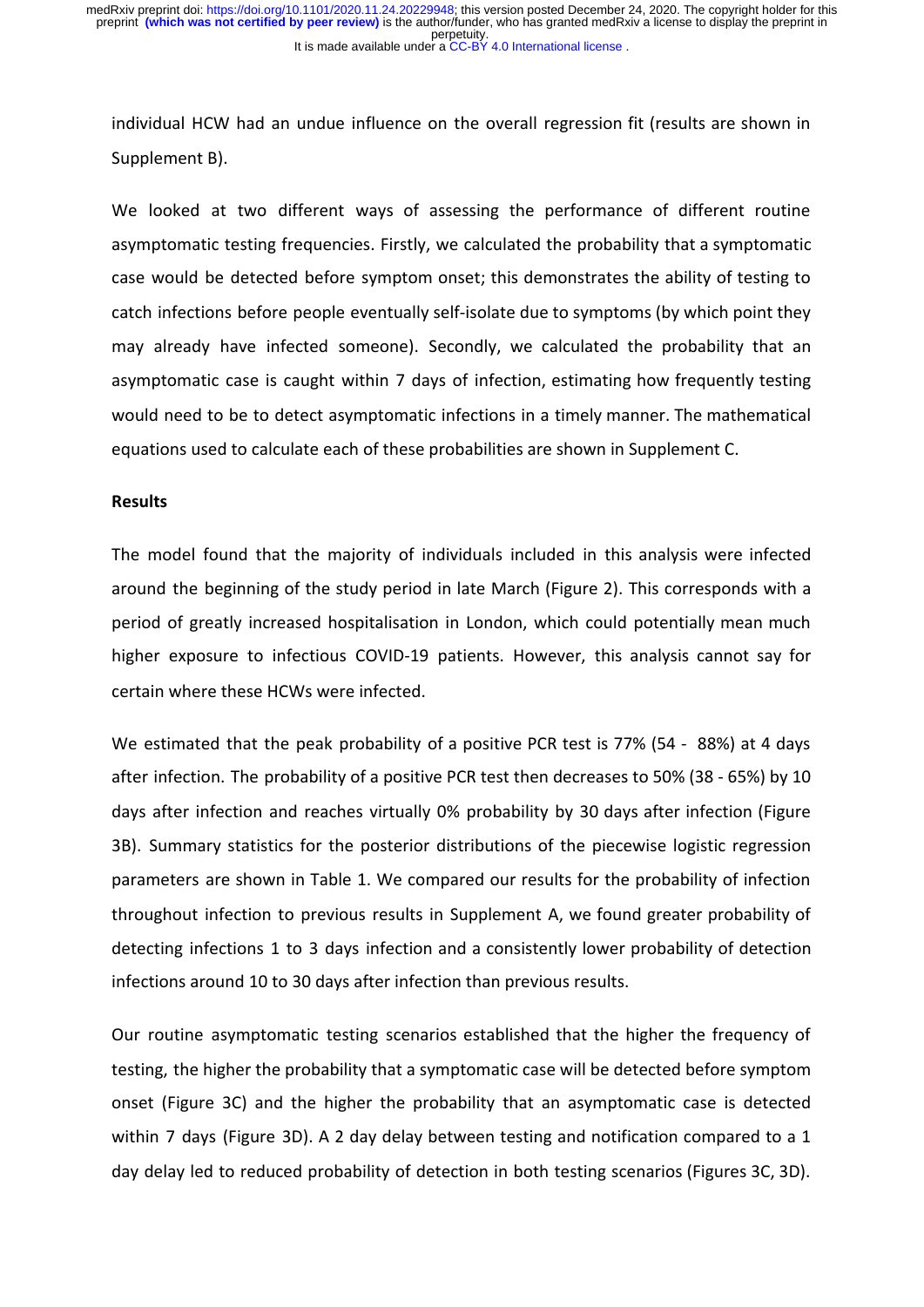This is because a longer delay means that an infection must be caught earlier to allow for a longer period of time between a test being administered and the infected person being notified of the results. An increased delay from testing to notification caused a greater relative reduction in the probability of detecting an asymptomatic case within 7 days of infection when the testing frequency was lower (Figure 3D).

When considering what is an acceptable testing frequency for detecting a desired proportion of symptomatic cases prior to their symptom onset, there may be a trade-off between testing frequency and the delay from testing to notification. For example, the probability of detecting a symptomatic case prior to onset is very similar for a 2 day testing frequency with a 2 day notification delay (41%, 23 - 58%) compared to a 4 day testing frequency with a 1 day notification delay (39%, 22 - 56%). This trade-off is depicted graphically in the dashed black box in Figure 3B.

| <b>Parameter</b> | <b>Description</b>                     | Interpretation                                                                                | <b>Posterior median (95%</b><br>credible interval) |
|------------------|----------------------------------------|-----------------------------------------------------------------------------------------------|----------------------------------------------------|
| $\mathcal{C}$    | Breakpoint of piecewise<br>regression  | The time at which PCR<br>positivity begins to peak                                            | 3.18 days post-infection<br>$(2.01 - 5.11)$        |
| $\beta_1$        | Intercept of both<br>regression curves | N/A                                                                                           | $1.51(0.80 - 2.31)$                                |
| $\beta_2$        | Slope of 1st regression<br>curve       | The rate of increase in<br>percentage of infections<br>detected after exposure                | $2.19(1.26 - 3.47)$                                |
| $\beta_3$        | Slope of 2nd regression<br>curve       | The rate of decrease in<br>the percentage of<br>infections detected, after<br>the curve peaks | $-1.1$ $(-1.2 - -1.05)$                            |

| Table 1: Summary of model parameters and the median and 95% credible interval from their fitted |  |
|-------------------------------------------------------------------------------------------------|--|
| posterior distributions.                                                                        |  |

During 2020, lateral flow tests (LFTs) with a turnaround time of roughly 30 minutes for the detection of SARS-CoV-2 have been developed and evaluated $^{21}$ . Such tests typically have a lower mean sensitivity than standard PCR tests. However, the faster turnaround time can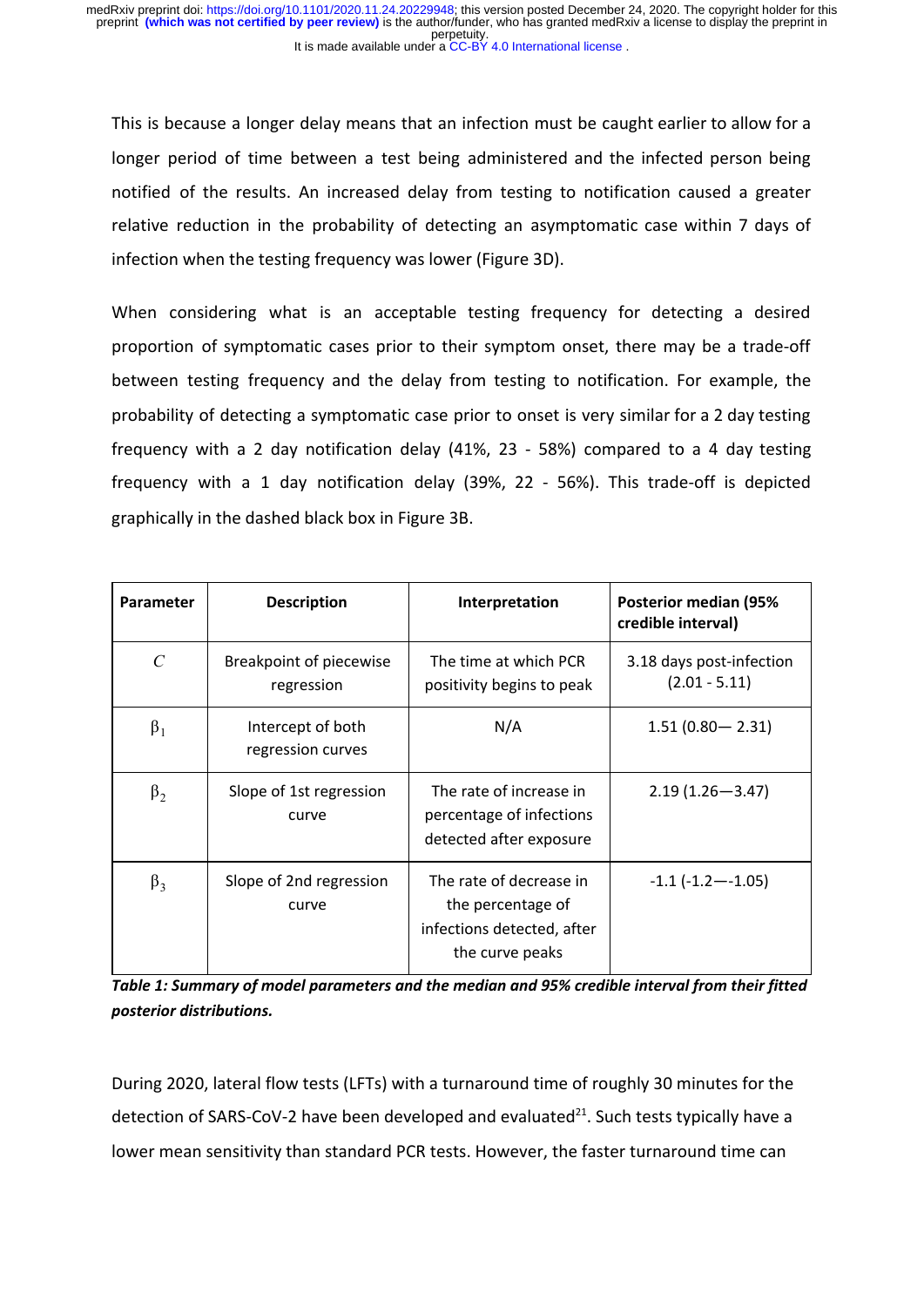aid the logistical challenge posed by rapid large-scale testing. Thus far in our analysis, a positive PCR test has been defined by a cycle threshold (Ct) value of less than or equal to 37. However, given that Ct values are also available for the tests in our dataset, we were able to redefine test outcomes using different Ct value thresholds that reflect the potential sensitivity of the more recent LFTs, which can generally detect infectiousness (when viral loads are high) but not always infection (when viral loads may be lower)<sup>22</sup>.

The model was re-fitted using two potential LFT-like definitions of a positive test: a Ct value of less than or equal 28, or less than or equal to 25. The newly defined test outcomes are shown in panel A of Figures 3-S1 & 3-S2, along with the corresponding estimates of test sensitivity as a function of time since infection in panel B. We then used the sensitivity curves in the symptomatic and asymptomatic testing scenarios with frequent testing, assuming no delay between rapid test and result (reflecting the imagined use case of LFTs, results shown in panels C and D).

For the hypothetical LFT test scenario compared to the PCR tests, the peak probability of detection is lower, with a peak probability of detection of 64% (33 - 85%) at 4.3 days after infection and 42% (13 - 70%) at 3.8 days after infection for Ct values of 28 and 25, respectively. The probability of detection by LFT also declines to negligible values far sooner after infection, by around 18 days, compared to around 30 days for PCR. However, the uncertainty in the probability of detection curve is wider for these hypothetical LFT tests compared to PCR because there were fewer positive tests to fit to overall. The probability of detecting symptomatic cases before symptom onset, or asymptomatic cases within 7 days of infection, decreases when the Ct threshold for a positive test is lower (panels C and D of Figures 3-S1 and 3-S2). When the Ct threshold is defined to be 25, even testing every two days yields a median probability of detecting symptomatic cases before onset below 50%.

#### **Discussion**

The ongoing COVID-19 pandemic has led to increasing focus on routine asymptomatic testing strategies that could prevent sustained transmission in hospitals and other defined settings with at-risk individuals such as care homes. Using data on repeated testing of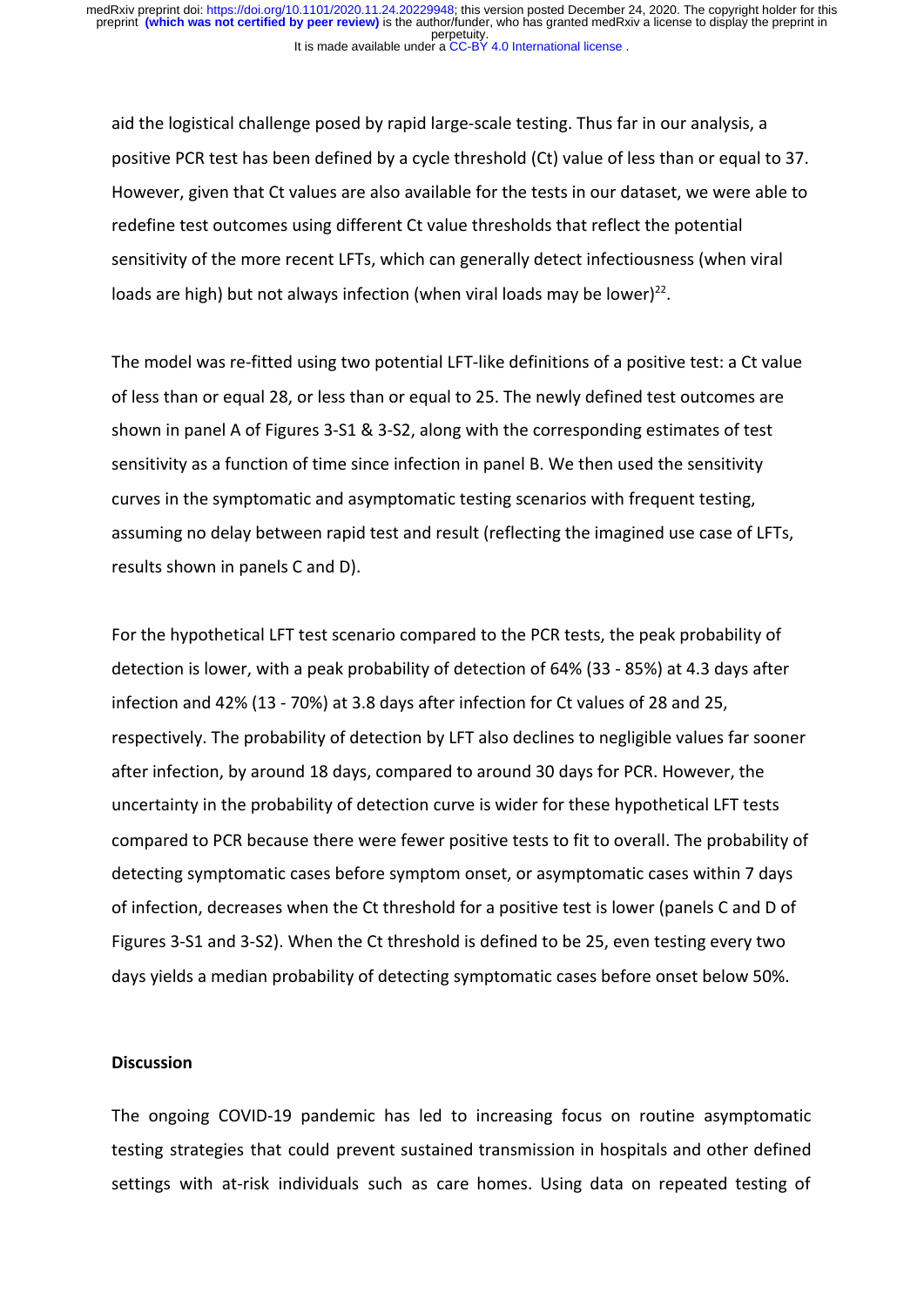healthcare workers, we estimated that peak positivity for PCR tests for SARS-CoV-2 infections occurs 4 days after infection, which is just before the average incubation duration, in agreement with other studies finding that viral load in the respiratory tract is highest at this point<sup>23,24</sup>.

We found a substantially higher probability of detection by PCR between 1 and 3 days after infection than a previous study<sup>25</sup>. The low detection probabilities estimated in the previous study for the period 1 to 3 days after infection were fitted to very small amounts of data: one observed negative test on each of 1, 2, and 3 days after infection. Due to the fact that HCWs in the SAFER study were repeatedly tested even when asymptomatic, many of the tests took place close to the inferred infection times. This provided more test data for our model to fit to for the period just after infection. We provide a more rigorous exploration of the differences between our results and existing work in Supplement A.

Our model also estimated much lower probabilities of detection between 7 and 30 days after infection compared to the models by Kucirka et. al. and Hay & Kennedy-Schaffer et. al. A plausible explanation for this difference could be due to the sample collection method and disease severity of the people being tested, leading to different observed viral load dynamics. The SAFER study data used here was collected from self-administered tests by HCWs and the symptoms recorded were those that were compatible with SARS-CoV-2 according to Public Health England, including a "new continuous cough or alteration in sense of taste or smell"<sup>16</sup>. Conversely, the datasets used for fitting the Kucirka model consist mainly of HCW-administered tests on hospitalised patients who are likely to have more severe infections, a factor that has been associated with a longer duration of viral shedding<sup>10</sup> in some studies. As such, our curve for the probability of detection by PCR may constitute a closer approximation of PCR test sensitivity over time in individuals with mild symptomatic infections. This would make it particularly useful for estimating the effectiveness of routine asymptomatic testing strategies, which would seek to detect all infections, not just the most severe.

Incorporating our estimates of PCR detection probability into a model of routine asymptomatic testing strategies, we found that there is the potential for a trade-off between the turnaround time for test results and testing frequency (Example in dashed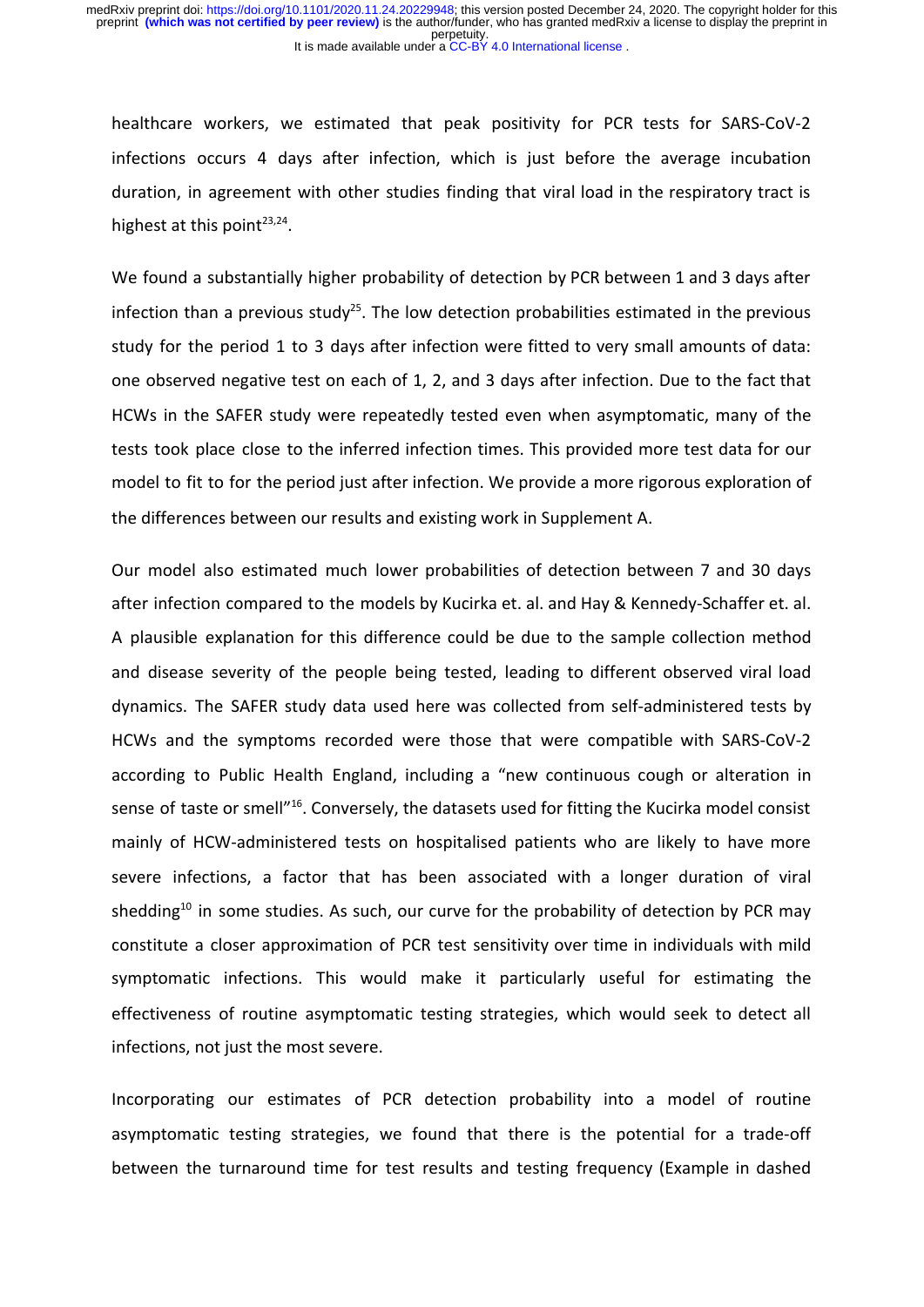black box, Figure 3C). This could be particularly relevant for settings that do not have the resources or capacity for very high frequency testing, but could ensure prompt results. Although our analysis focuses on the probability of testing positive, any potential testing and isolation strategy would also need to consider the potential for false positives, particularly at low prevalence<sup>26</sup>.

The maximum probability of detection of 77% shown by the curve in Figure 3B refers to the whole population and does not imply that an individual person's peak probability of being detected by a PCR test is 77%. The curve is fitted to combined test results for many individuals, each of whom will have had variation in the timing of their particular peak probability of detection. This variation is smoothed out over all individuals to lead to the curve shown in Figure 3B.

To explore the potential for rapid testing of individuals, we examined how the curve in Figure 3B would change if the cycle threshold used to define a positive result was lowered, which mimics the detection capabilities of lateral flow tests that are less able to detect infections at higher Ct values $22,27$ . We estimated that the probability of detection post-infection still peaks around 4 days after infection, but that the peak probability of detection is lower and the probability of detection declines much faster after the peak. The reduced period of time after infection during which a case might be detected in our hypothetical LFT scenario compared to PCR may help to explain some of the low sensitivities for LFTs reported during the evaluation of LFT testing programmes such as in Liverpool, where LFTs detected only 48.89% of the infections that were later confirmed by PCR<sup>28</sup>. In general, our estimates correspond with previous observations that infections with lower viral loads (which are likely to be older infections and will have higher Ct values) are less likely to be detected by LFTs compared to PCR.

We assumed that symptoms reported during the study were due to clinical episodes of COVID-19 infection, and not due to other respiratory infections with similar symptoms. All individuals in the analysis seroconverted over the course of the study, suggesting that such symptoms were likely to be associated with SARS-CoV-2 infection.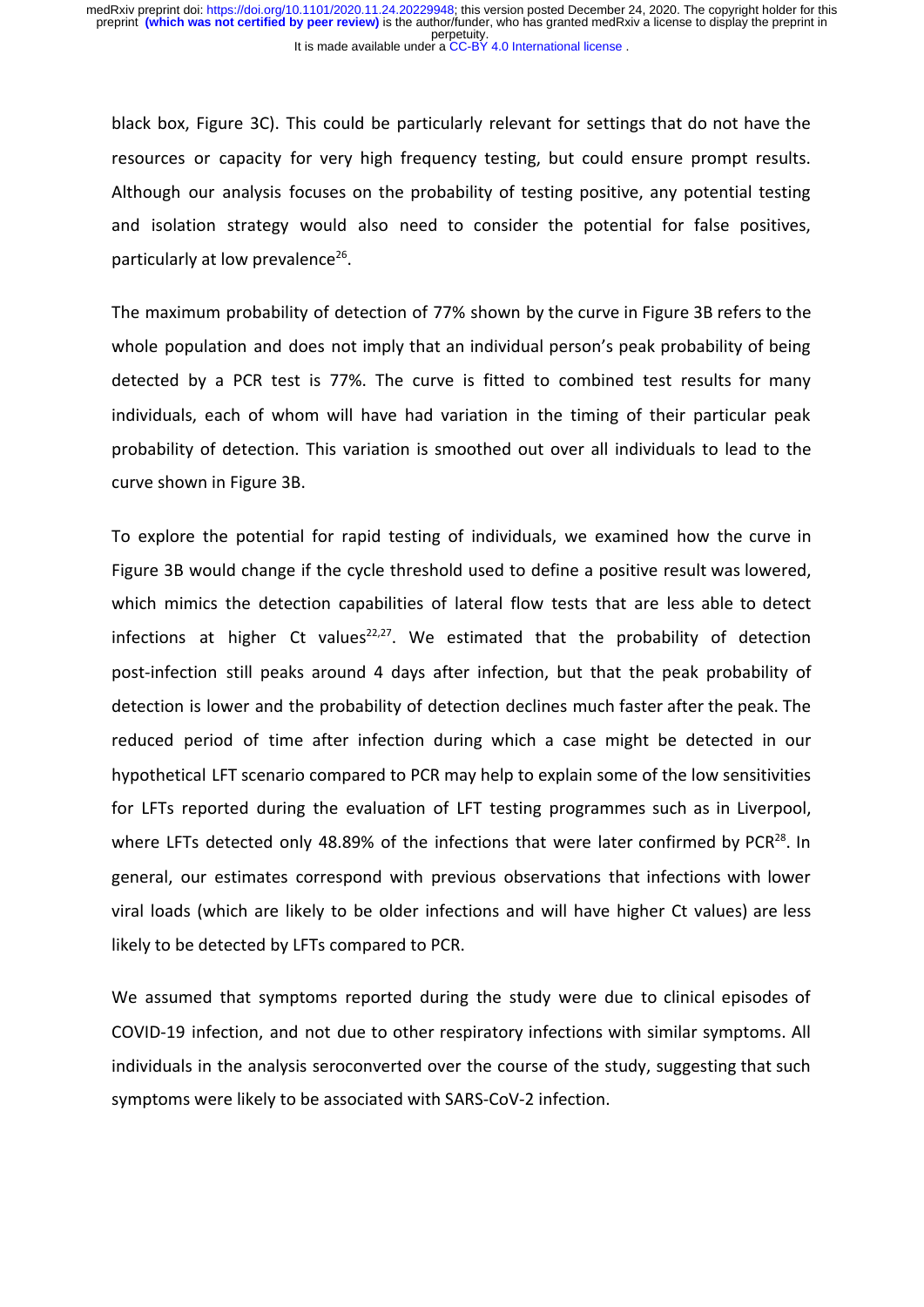It is made available under a CC-BY 4.0 International license. perpetuity. preprint **(which was not certified by peer review)** is the author/funder, who has granted medRxiv a license to display the preprint in medRxiv preprint doi: [https://doi.org/10.1101/2020.11.24.20229948;](https://doi.org/10.1101/2020.11.24.20229948) this version posted December 24, 2020. The copyright holder for this

Our analysis is also limited by excluding asymptomatic HCWs that seroconverted over the course of the study. Symptomatic infections may have higher viral loads and be more likely to be detected than asymptomatic infections, however this has not been found to be the case elsewhere<sup>14</sup>. Our repeated testing model presents results for detecting asymptomatic infections that relies on the assumption that the probability of detection over time is the same for symptomatic and asymptomatic infections. If asymptomatic infections are instead less likely to be detected then our estimate of the probability of detection within 7 days of infection will be an overestimate.

Routine asymptomatic testing is a crucial component of effective targeted control strategies for COVID-19, and our results suggest that frequent testing and fast turnaround times could yield high probabilities of detecting infections – and hence prevent outbreaks – early in at-risk settings.

### **Data availability**

The subset of the data, including individuals that seroconvert and show symptoms at some stage during the data collection period, required to reproduce the figures and results of this study can be found at the public github repository: https://github.com/cmmid/pcr-profile.

### **Code availability**

The code required to reproduce the figures and results of this study can be found at the public github repository: https://github.com/cmmid/pcr-profile.

### **Declaration of interests**

We declare no competing interests.

### **Acknowledgments**

The following funding sources are acknowledged as providing funding for the named authors. Wellcome Trust (206250/Z/17/Z: AJK, TWR; 210758/Z/18/Z: JH). AK was supported by the NIHR HPRU in Modelling and Health Economics, a partnership between PHE, Imperial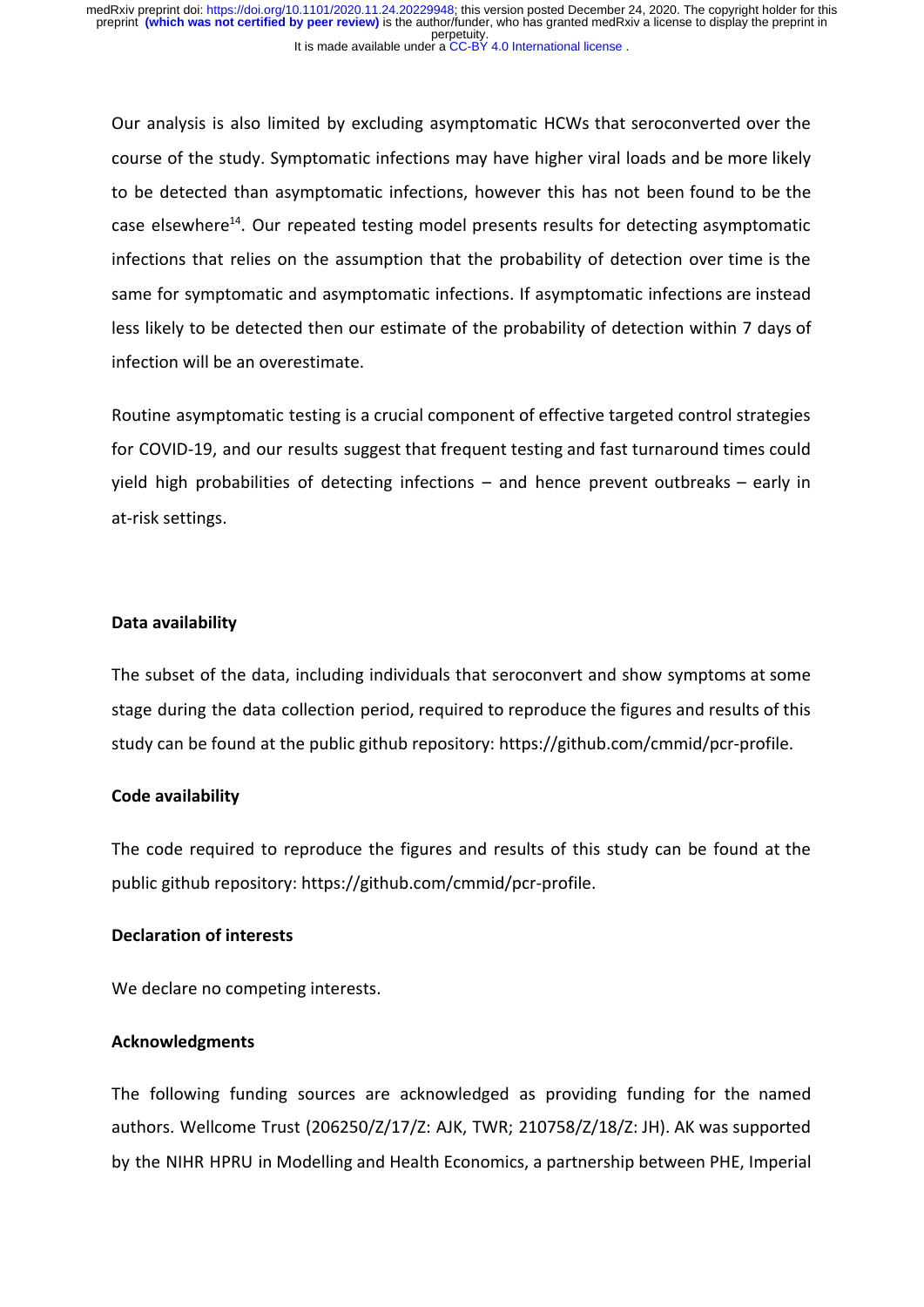perpetuity. medRxiv preprint doi: [https://doi.org/10.1101/2020.11.24.20229948;](https://doi.org/10.1101/2020.11.24.20229948) this version posted December 24, 2020. The copyright holder for this<br>preprint (which was not certified by peer review) is the author/funder, who has grante

It is made available under a CC-BY 4.0 International license.

College London and LSHTM (grant code NIHR200908). The views expressed are those of the authors and not necessarily those of the United Kingdom (UK) Department of Health and Social Care, the National Health Service, the National Institute for Health Research (NIHR), or Public Health England (PHE). The SAFER study was funded by MRC UKRI (grant MC\_PC\_19082) and supported by the UCLH/UCL NIHR BRC.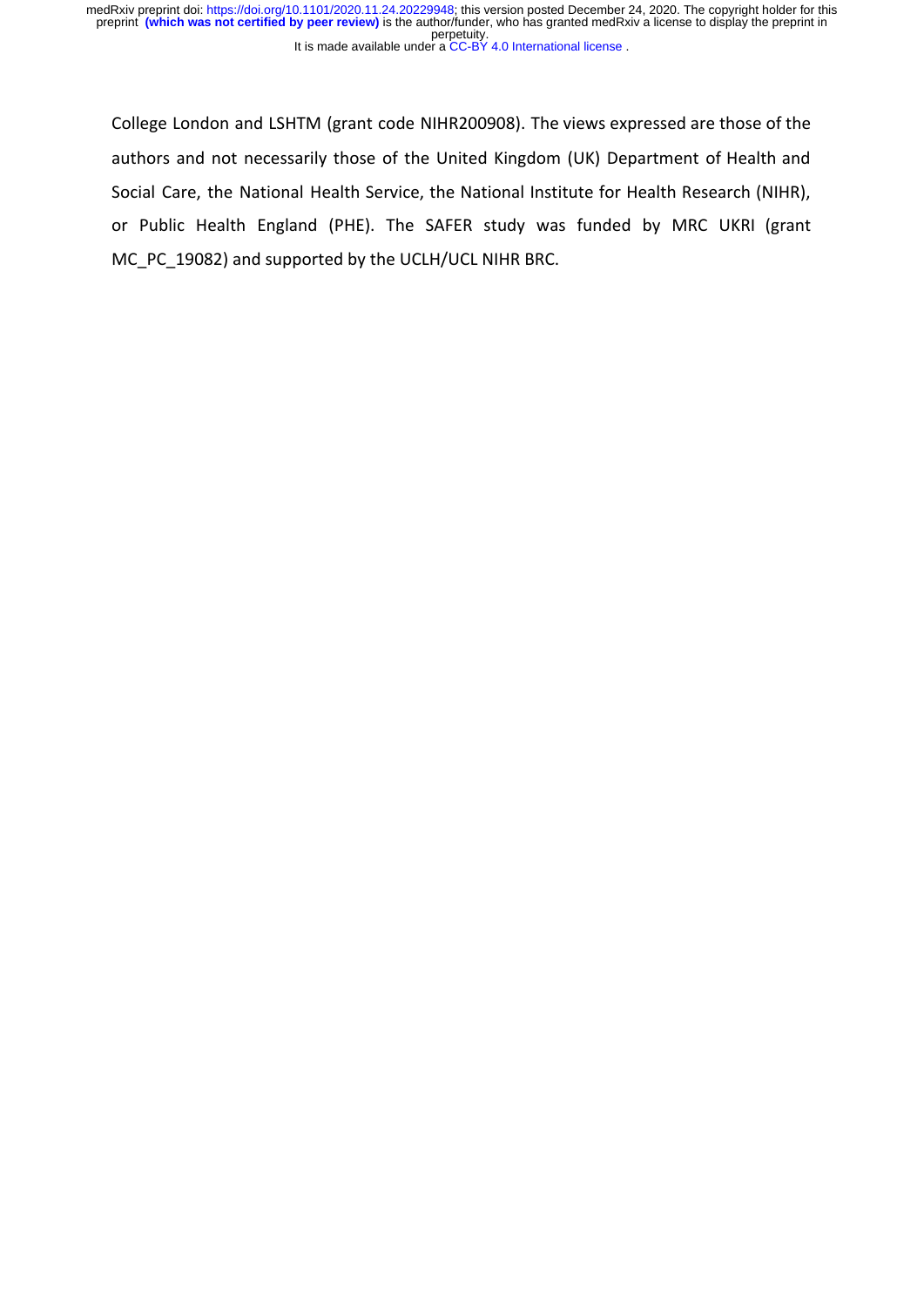It is made available under a CC-BY 4.0 International license. perpetuity. preprint **(which was not certified by peer review)** is the author/funder, who has granted medRxiv a license to display the preprint in medRxiv preprint doi: [https://doi.org/10.1101/2020.11.24.20229948;](https://doi.org/10.1101/2020.11.24.20229948) this version posted December 24, 2020. The copyright holder for this

### **List of figure captions**

**Figure 1:** Testing and symptom data for the 27 individuals used in the analysis. Each point represents a symptom report and PCR test result. Red points indicate a positive PCR result while black points indicate a negative PCR result. If any symptoms were reported, the point is triangular while if no symptoms were reported the point is circular. Green crosses show the date of the initial negative serological test. Points are aligned along the x-axis by the timing of each participant's last asymptomatic report.

**Figure 2:** The posterior of the infection time (Ti) of each participant. The posterior distribution of the infection time for each participant (purple) alongside the censored interval within which their symptom onset occurred (green dashed lines).

**Figure 3:** Estimation of positivity over time, and probability that different testing frequencies with PCR would detect virus. A) Ct value data for the PCR tests in the SAFER trial. This plot does not show data for every individual included in the analysis. The x-axis shows a time since infection using the median infection date inferred by the model. Points above the threshold of 37, indicating a positive result, are shown in red. Negative results above 37 are shown in black. All negative results for which there is no ct value specified are given the value of 40. B) Temporal variation in PCR-positivity based on time since infection. The grey interval and solid black line show the 95% uncertainty interval and the mean, respectively, for the empirical distribution calculated from the posterior samples of the times of infection (see Supplement D1 for methodology). The blue interval and dashed black line show the 95% credible interval and median, respectively, of the logistic piecewise regression described above. C) Probability of detecting virus before expected onset of symptoms, based on curve in (B), assuming delay from test to results is either 1 or 2 days. Dashed black box shows a site of possible trade-off between testing frequency and results delay discussed in the text D) Probability of detecting an asymptomatic case within 7 days, based on curve in (B), assuming delay from test to results is either 24 or 48 hours.

**Figure 3-S1/S2:** A copy of Figure 3 using a Ct value of 28 or 25 (instead of 37) to classify a test as positive or not. This is instructive of how a lateral flow test (LFT) might perform as they seem to be less sensitive to infections with lower viral loads than PCR tests. In panels C and D the probabilities of detection are now considered with a 0 day delay since LFTs give results within minutes that can be passed on to the person being tested quickly.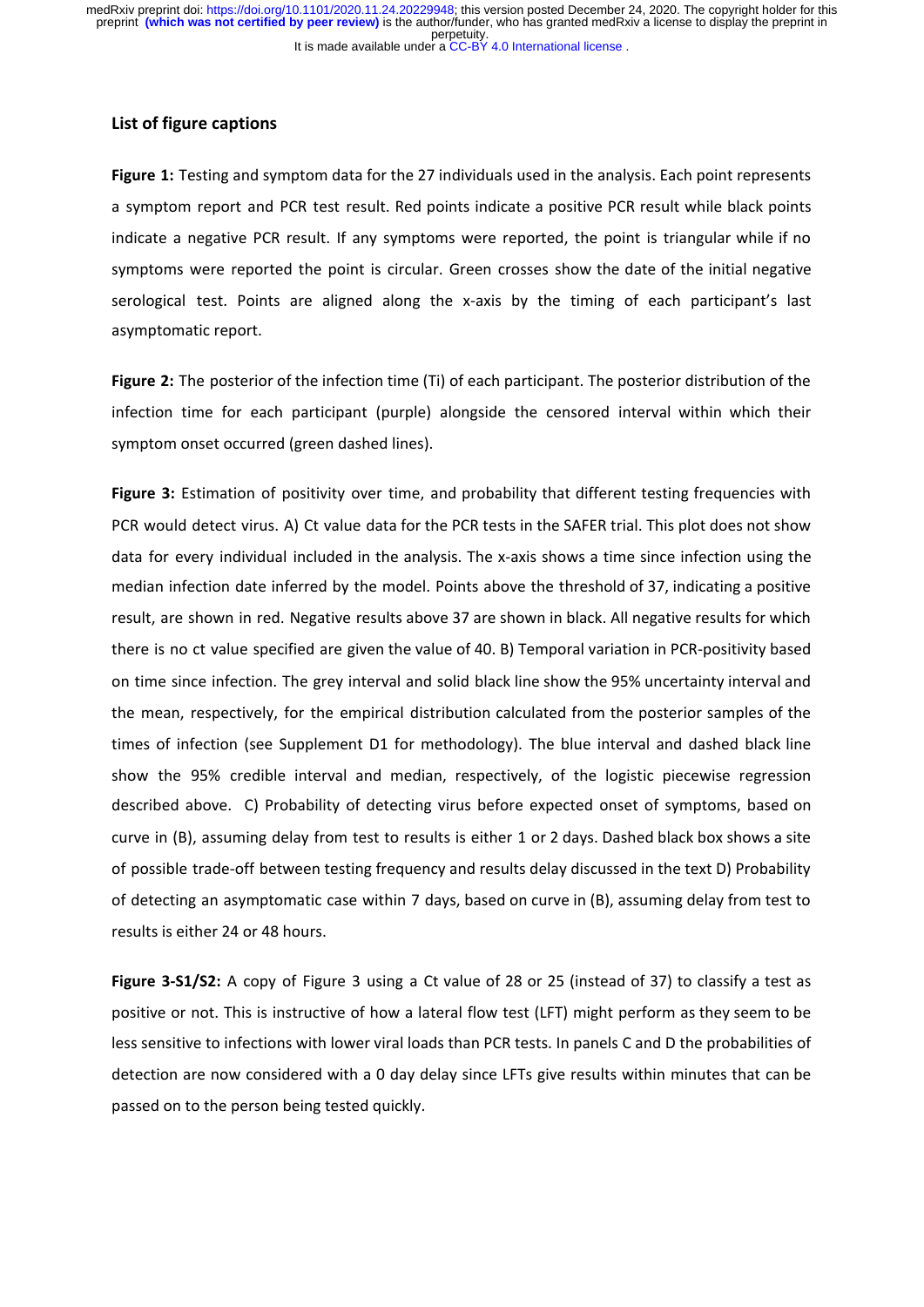#### It is made available under a CC-BY 4.0 International license.

## **References**

1. Vivaldi 1: COVID-19 care homes study report [Internet]. GOV.UK. [cited 2020 Nov 10]. Available from:

https://www.gov.uk/government/publications/vivaldi-1-coronavirus-covid-19-care-homes-stu dy-report/vivaldi-1-covid-19-care-homes-study-report

- 2. Rickman HM, Rampling T, Shaw K, Martinez-Garcia G, Hail L, Coen P, et al. Nosocomial Transmission of Coronavirus Disease 2019: A Retrospective Study of 66 Hospital-acquired Cases in a London Teaching Hospital. Clin Infect Dis [Internet]. [cited 2020 Nov 10]; Available from: https://academic.oup.com/cid/advance-article/doi/10.1093/cid/ciaa816/5860253
- 3. Taylor J, Rangaiah J, Narasimhan S, Clark J, Alexander Z, Manuel R, et al. Nosocomial COVID-19: experience from a large acute NHS Trust in South-West London. J Hosp Infect. 2020 Nov;106(3):621–5.
- 4. Poletti P, Tirani M, Cereda D, Trentini F, Guzzetta G, Marziano V, et al. Age-specific SARS-CoV-2 infection fatality ratio and associated risk factors, Italy, February to April 2020. Eurosurveillance. 2020 Aug 6;25(31):2001383.
- 5. Verity R, Okell LC, Dorigatti I, Winskill P, Whittaker C, Imai N, et al. Estimates of the severity of coronavirus disease 2019: a model-based analysis. Lancet Infect Dis. 2020 Jun 1;20(6):669–77.
- 6. Zou L, Ruan F, Huang M, Liang L, Huang H, Hong Z, et al. SARS-CoV-2 Viral Load in Upper Respiratory Specimens of Infected Patients. N Engl J Med. 2020 Mar 19;382(12):1177–9.
- 7. Test sensitivity is secondary to frequency and turnaround time for COVID-19 surveillance | medRxiv [Internet]. [cited 2020 Nov 17]. Available from: https://www.medrxiv.org/content/10.1101/2020.06.22.20136309v3
- 8. Wölfel R, Corman VM, Guggemos W, Seilmaier M, Zange S, Müller MA, et al. Virological assessment of hospitalized patients with COVID-2019. Nature. 2020 May;581(7809):465–9.
- 9. Benny B, Amandine G, Kc P, Van S. Quantifying antibody kinetics and RNA shedding during early-phase SARS-CoV-2 infection. :20.
- 10. SARS-CoV-2, SARS-CoV-1 and MERS-CoV viral load dynamics, duration of viral shedding and infectiousness: a living systematic review and meta-analysis. :31.
- 11. Zheng S, Fan J, Yu F, Feng B, Lou B, Zou Q, et al. Viral load dynamics and disease severity in patients infected with SARS-CoV-2 in Zhejiang province, China, January-March 2020: retrospective cohort study. BMJ [Internet]. 2020 Apr 21 [cited 2020 Nov 10];369. Available from: https://www.bmj.com/content/369/bmj.m1443
- 12. Chen X, Zhu B, Hong W, Zeng J, He X, Chen J, et al. Associations of clinical characteristics and treatment regimens with the duration of viral RNA shedding in patients with COVID-19. Int J Infect Dis. 2020 Sep;98:252–60.
- 13. Xu K, Chen Y, Yuan J, Yi P, Ding C, Wu W, et al. Factors Associated With Prolonged Viral RNA Shedding in Patients with Coronavirus Disease 2019 (COVID-19). Clin Infect Dis. 2020 Jul 28;71(15):799–806.
- 14. Kissler SM, Fauver JR, Mack C, Tai C, Shiue KY, Kalinich CC, et al. Viral dynamics of SARS-CoV-2 infection and the predictive value of repeat testing. medRxiv. 2020 Oct 23;2020.10.21.20217042.
- 15. COVID-19 testing data: methodology note [Internet]. GOV.UK. [cited 2020 Nov 10]. Available from: https://www.gov.uk/government/publications/coronavirus-covid-19-testing-data-methodolog y/covid-19-testing-data-methodology-note
- 16. Houlihan CF, Vora N, Byrne T, Lewer D, Kelly G, Heaney J, et al. Pandemic peak SARS-CoV-2 infection and seroconversion rates in London frontline health-care workers. The Lancet. 2020 Jul 25;396(10246):e6–7.
- 17. Delignette-Muller M, Dutang C. fitdistrplus: An R Package for Fitting Distributions. J Stat Softw Artic. 2015;64(4):1--34.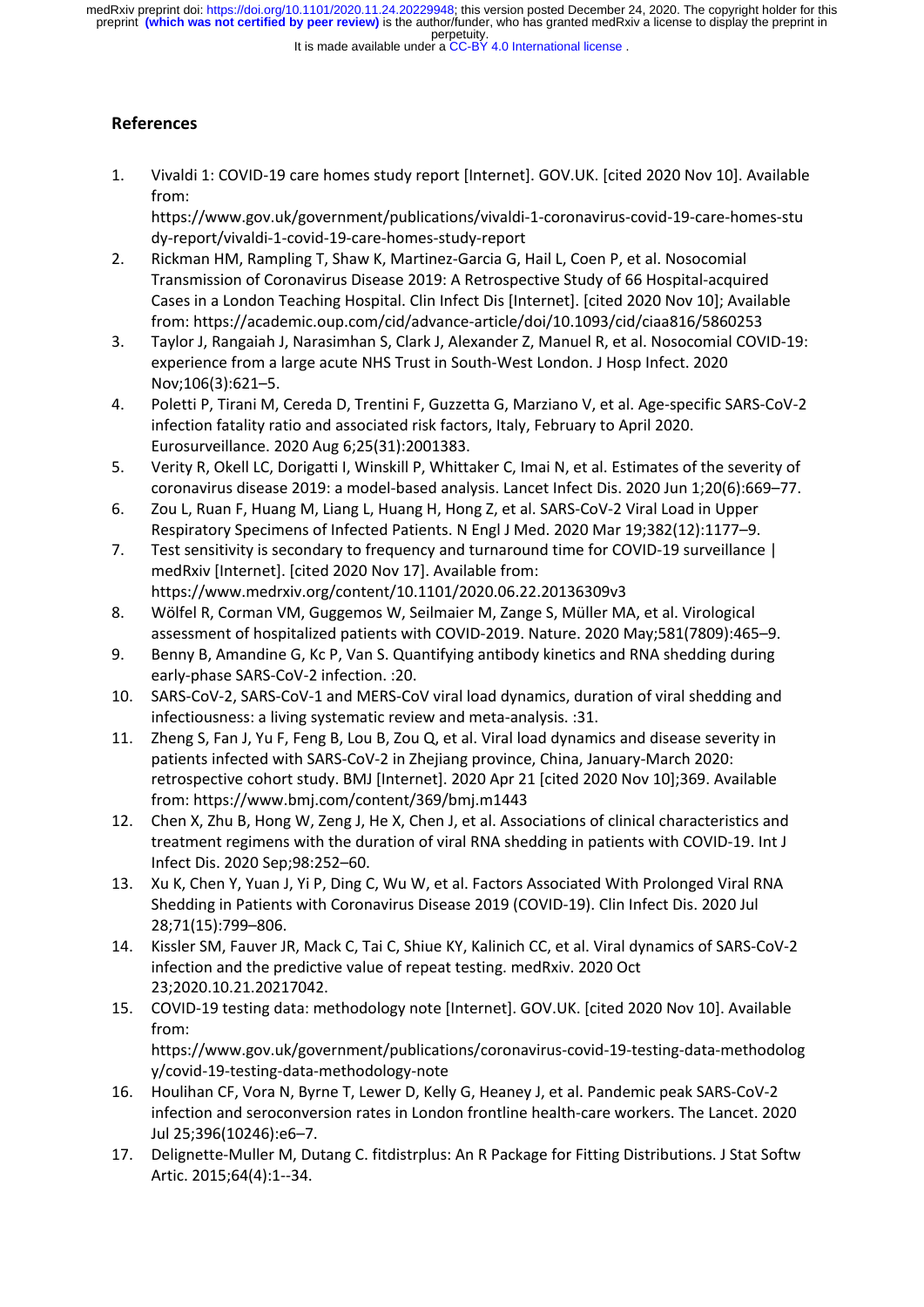perpetuity. preprint **(which was not certified by peer review)** is the author/funder, who has granted medRxiv a license to display the preprint in medRxiv preprint doi: [https://doi.org/10.1101/2020.11.24.20229948;](https://doi.org/10.1101/2020.11.24.20229948) this version posted December 24, 2020. The copyright holder for this

- It is made available under a CC-BY 4.0 International license.
- 18. Lauer SA, Grantz KH, Bi Q, Jones FK, Zheng Q, Meredith HR, et al. The Incubation Period of Coronavirus Disease 2019 (COVID-19) From Publicly Reported Confirmed Cases: Estimation and Application. Ann Intern Med. 2020 May 5;172(9):577–82.
- 19. R Core Team. R: A Language and Environment for Statistical Computing. R Found Stat Comput [Internet]. 2020; Available from: https://www.R-project.org/
- 20. Carpenter B, Gelman A, Hoffman MD, Lee D, Goodrich B, Betancourt Mi, et al. Stan: A probabilistic programming language. J Stat Softw. 2017;76(1).
- 21. SARS-CoV-2 Coronavirus Nucleocapsid Antigen-Detecting Half-Strip Lateral Flow Assay Toward the Development of Point of Care Tests Using Commercially Available Reagents | Analytical Chemistry [Internet]. [cited 2020 Dec 1]. Available from: https://pubs.acs.org/doi/abs/10.1021/acs.analchem.0c01975
- 22. Public Health England. Oxford University and PHE confirm lateral flow tests show high specificity and are effective at identifying most individuals who are infectious | University of Oxford [Internet]. 2020 Nov [cited 2020 Dec 22]. Available from: https://www.ox.ac.uk/news/2020-11-11-oxford-university-and-phe-confirm-lateral-flow-testsshow-high-specificity-and-are
- 23. He X, Lau EHY, Wu P, Deng X, Wang J, Hao X, et al. Temporal dynamics in viral shedding and transmissibility of COVID-19. Nat Med. 2020 May;26(5):672–5.
- 24. Singanayagam A, Patel M, Charlett A, Bernal JL, Saliba V, Ellis J, et al. Duration of infectiousness and correlation with RT-PCR cycle threshold values in cases of COVID-19, England, January to May 2020. Eurosurveillance. 2020 Aug 13;25(32):2001483.
- 25. Kucirka LM, Lauer SA, Laeyendecker O, Boon D, Lessler J. Variation in False-Negative Rate of Reverse Transcriptase Polymerase Chain Reaction–Based SARS-CoV-2 Tests by Time Since Exposure. Ann Intern Med [Internet]. 2020 May 13 [cited 2020 Nov 10]; Available from: https://www.ncbi.nlm.nih.gov/pmc/articles/PMC7240870/
- 26. Surkova E, Nikolayevskyy V, Drobniewski F. False-positive COVID-19 results: hidden problems and costs. Lancet Respir Med [Internet]. 2020 Sep 29 [cited 2020 Nov 10];0(0). Available from: https://www.thelancet.com/journals/lanres/article/PIIS2213-2600(20)30453-7/abstract
- 27. Innova Lateral Flow SARS-CoV-2 Antigen test accuracy in Liverpool Pilot: preliminary data, 26 November 2020 [Internet]. GOV.UK. [cited 2020 Dec 22]. Available from: https://www.gov.uk/government/publications/innova-lateral-flow-sars-cov-2-antigen-test-acc uracy-in-liverpool-pilot-preliminary-data-26-november-2020
- 28. Covid-19: Lateral flow tests miss over half of cases, Liverpool pilot data show | The BMJ [Internet]. [cited 2020 Dec 22]. Available from: https://www.bmj.com/content/371/bmj.m4848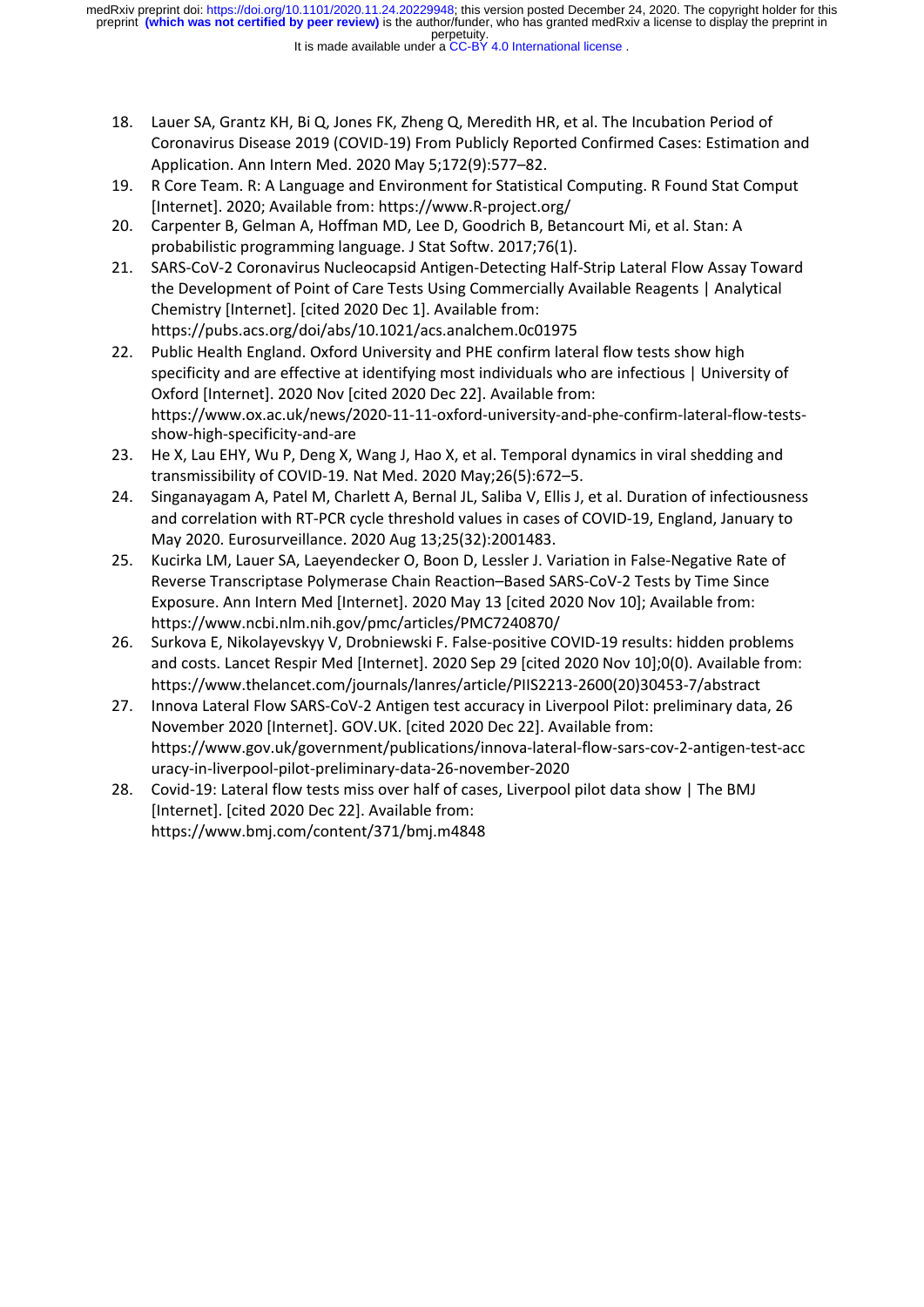

- FALSE
- **•** TRUE

PCR result O Negative **O** Positive Serology result  $\times$  Negative Symptoms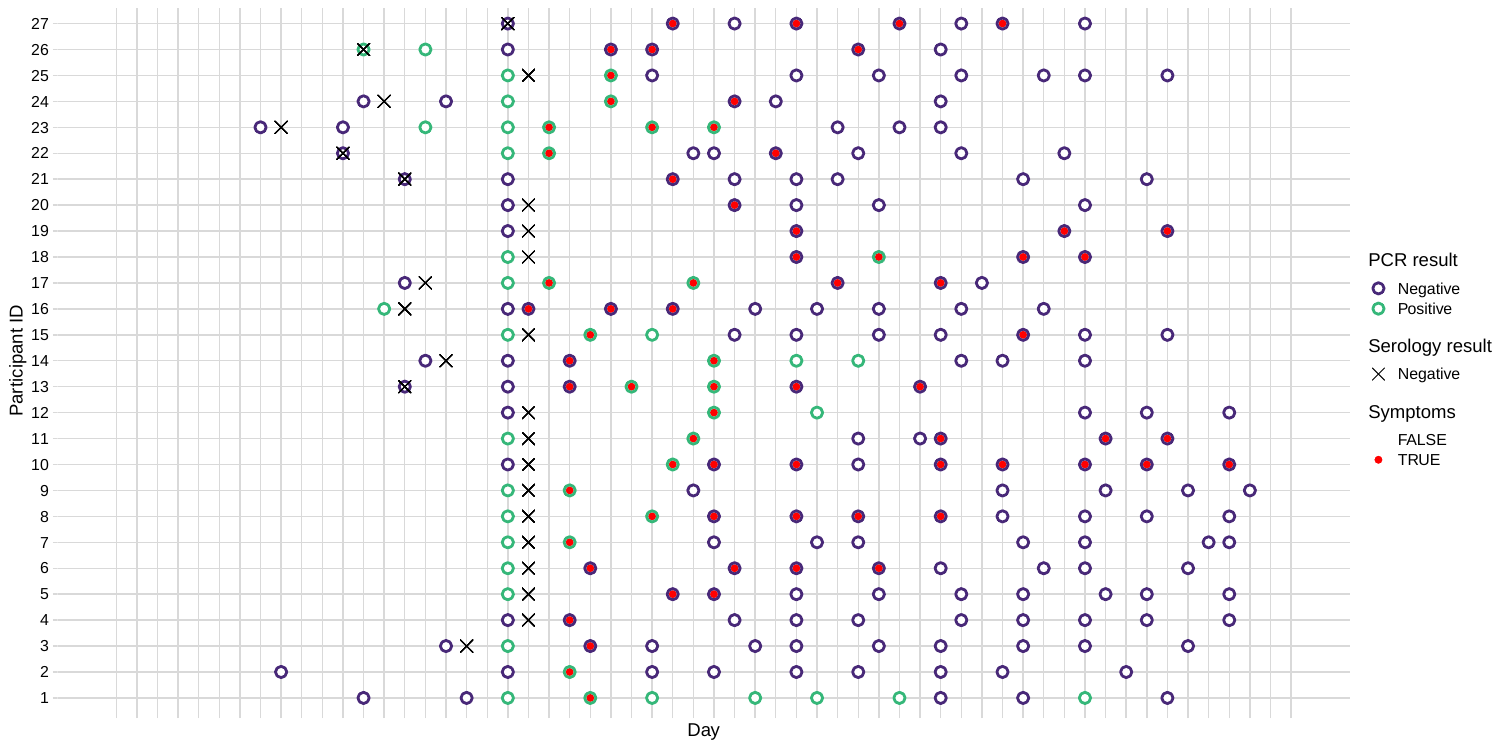

Censored onset interval  $\boxed{\phantom{1}}$  Posterior infection date ⊢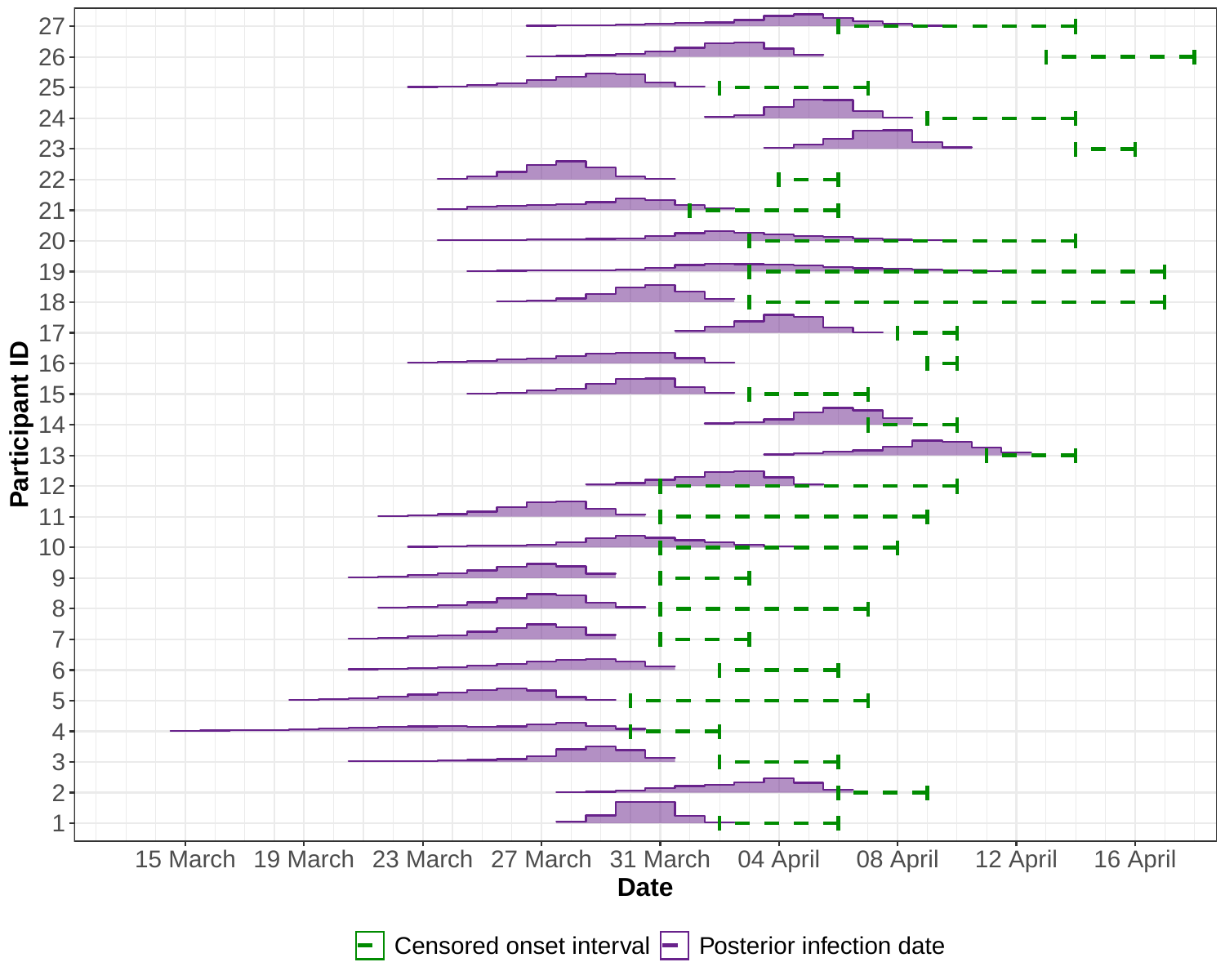

Testing frequency

Testing frequency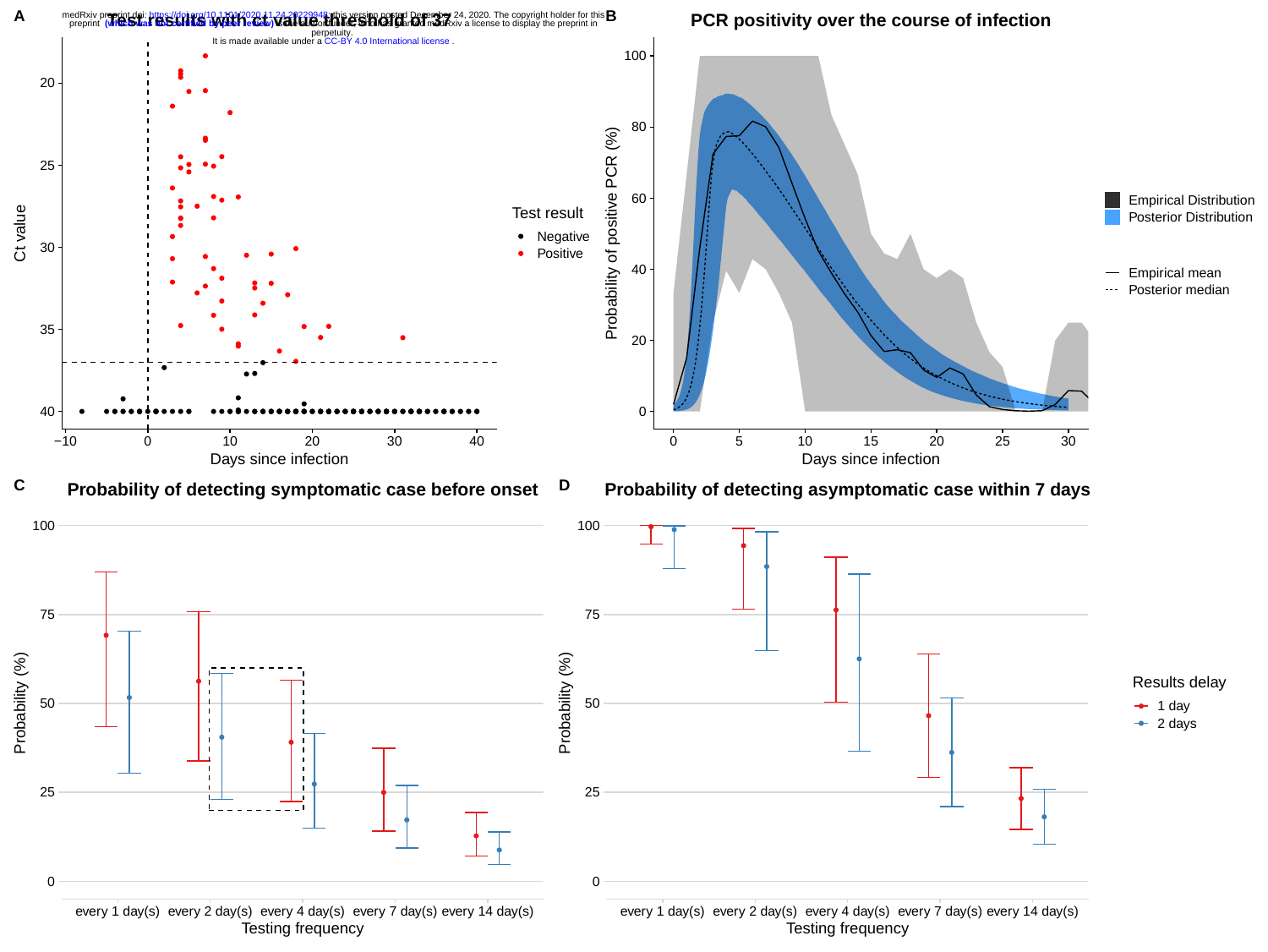Empirical Distribution Posterior distribution